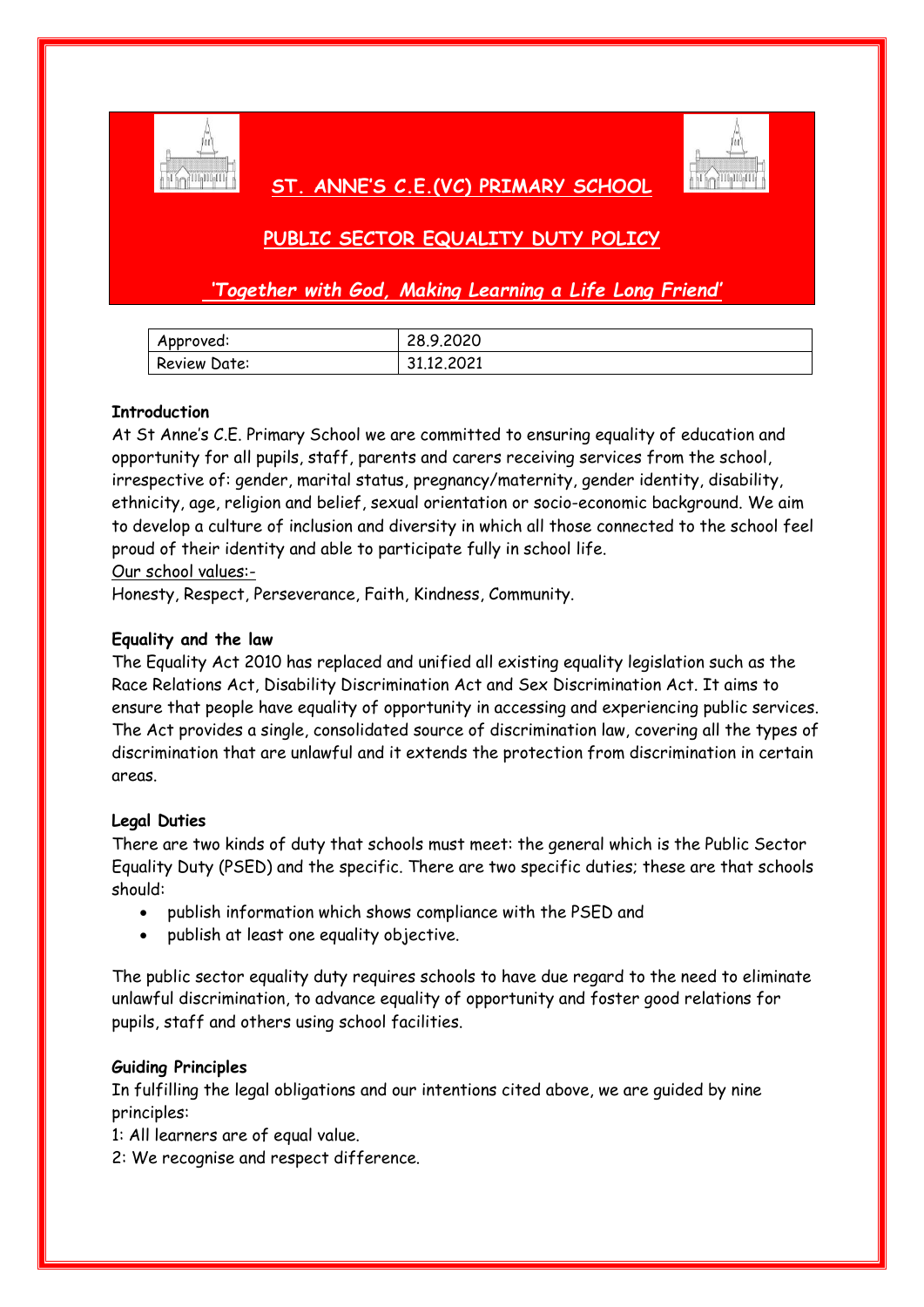3: We foster positive attitudes and relationships, and a shared sense of cohesion and belonging.

4: We observe good equalities practice in staff recruitment, retention and development.

- 5: We aim to reduce and remove inequalities and barriers that already exist
- 6: We consult and involve widely
- 7: Society as a whole should benefit
- 8: We base our practices on sound evidence and information

9: We publish objectives at least every four years, which are specific and measurable objectives, based on the evidence we have collected and published (principle 8) and the engagement in which we have been involved (principle 7)

## **Schools commitment to equality for all**

- Ensuring that all pupils and staff are encouraged and able to achieve to their full potential;
- Respecting and valuing differences between people;
- Preparing pupils for life in a diverse society;
- Acknowledging the existence of discrimination and taking steps to prevent it
- Making the school a place where everyone, irrespective of a protected characteristic, feels welcomed and valued;
- Promoting good relations between groups within the school and the wider community;
- Ensuring that an inclusive ethos is established and maintained;
- Opposing all forms of discrimination and harassment;
- Being proactive in tackling and eliminating unlawful discrimination.

## **Leadership and Management**

- School evidence demonstrates positive action of how the school is advancing equality, fostering good relations and tackling discrimination; for example, references in the school improvement plan, the prospectus, routine bulletins and newsletters, and occasional letters to parents and carers.
- Staff and pupils can point to clear leadership and management responsibility for equality.
- Before introducing important new policies or measures, school assesses their potential impact on equalities.
- The school's programme for continuing professional development (CPD) is inclusive of all staff and includes equalities matters, both directly and incidentally.
- There is good equal opportunities practice in the recruitment and promotion of staff, both teaching, support and administrative.
- Evidence from pupils shows how the school makes improvements for all pupils based on how pupils individually and collectively think and feel about the school.

## **Staff: Recruitment and Professional Development**

- The school adheres to recruitment and selection procedures that are fair, equal and in line with statutory duties and LA guidelines.
- All those involved in recruitment and selection are trained and aware of what they should do to avoid discrimination and ensure equality good practice through the recruitment and selection process.
- Equalities policies and practices are covered in all staff inductions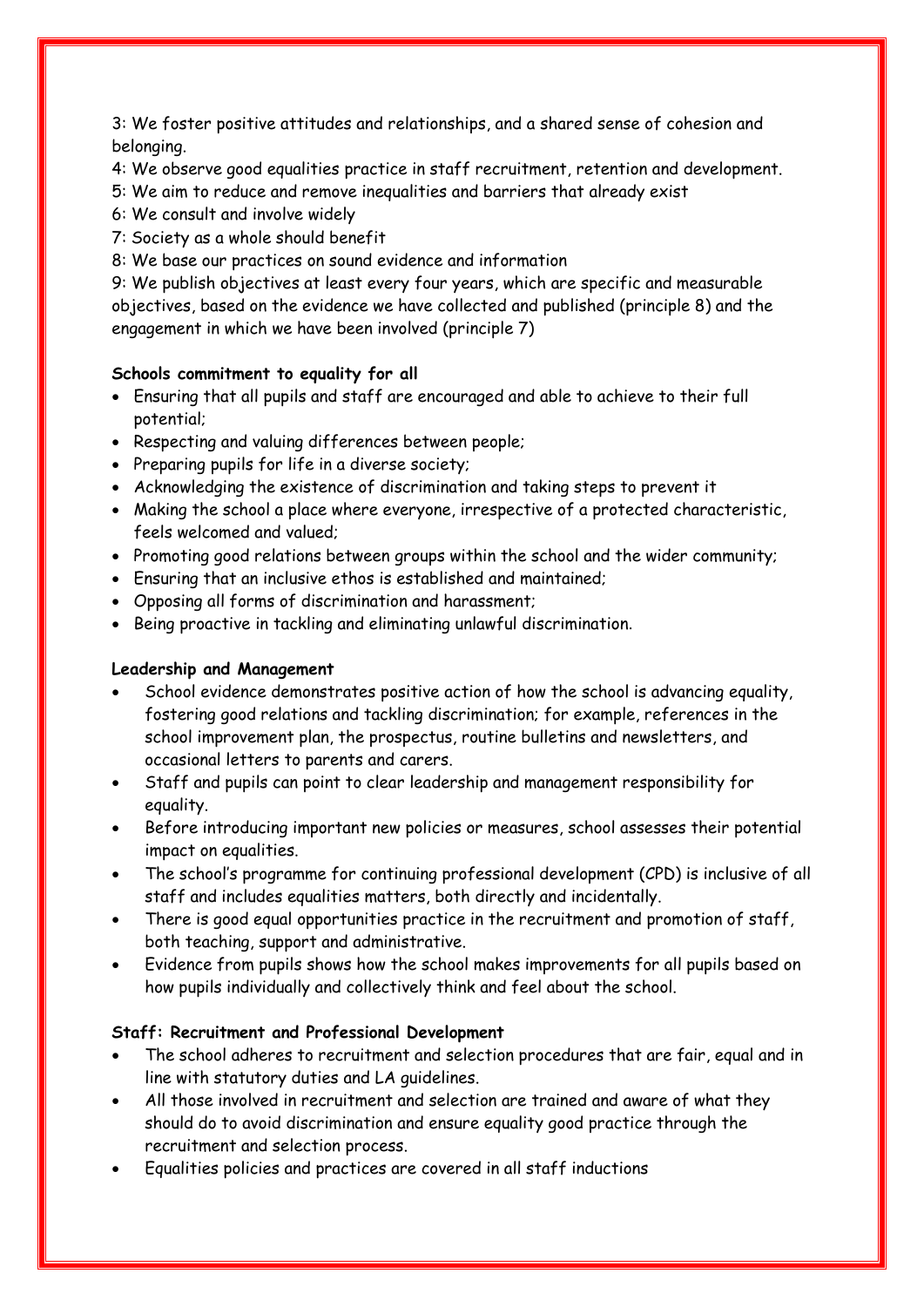- All temporary staff are made aware of policies and practices
- Employment policy and procedures are reviewed regularly to check conformity with legislation and impact

#### **Curriculum**

Curriculum planning takes account of the ethnicity, backgrounds and needs of all pupils. The curriculum builds on pupils' starting points and is differentiated where appropriate to ensure the inclusion of:

- Boys and airls:
- Pupils learning English as an additional language;
- Pupils from minority ethnic groups;
- Pupils who are highly able
- Pupils with special educational needs;
- Pupils who are looked after by the local authority;
- Pupils who are at risk of disaffection and exclusion.

The school monitors and evaluates its effectiveness in providing an appropriate curriculum for pupils of all backgrounds.

Each area of the curriculum is planned to incorporate the principles of equality and to promote positive attitudes to diversity. All subjects contribute to the spiritual, moral, social and cultural development of all pupils.

Extra-curricular activities and special events cater for the interests and capabilities of all pupils and take account of parental concerns related to religion and culture.

#### **Teaching and Learning**

- Teachers ensure that the classroom is an inclusive environment in which pupils feel all their contributions are valued.
- All pupils have access to the mainstream curriculum.
- Teaching is responsive to pupils' different learning styles and takes account of pupils' cultural backgrounds and linguistic needs.
- Teachers take positive steps to include all groups or individuals.
- Pupil grouping in the classroom is planned and varied. Allocations to teaching groups are kept under continual review and are analysed by ethnicity, gender, SEN and social background.
- Teaching styles include collaborative learning so that pupils appreciate the value of working together.
- All pupils are encouraged to question, discuss and collaborate in problem solving tasks.
- Teachers encourage pupils to become independent and to take responsibility for their own learning.
- Teachers challenge stereotypes and foster pupils' critical awareness and concepts of fairness, enabling them to detect bias and challenge inequalities.
- Resources and displays reflect the experience and backgrounds of pupils to promote diversity and challenge stereotypes in all curriculum areas. They are reviewed regularly to ensure that they reflect the inclusive ethos of the school.

#### **Assessment and Reporting**

All pupils have the opportunity to achieve their highest standards.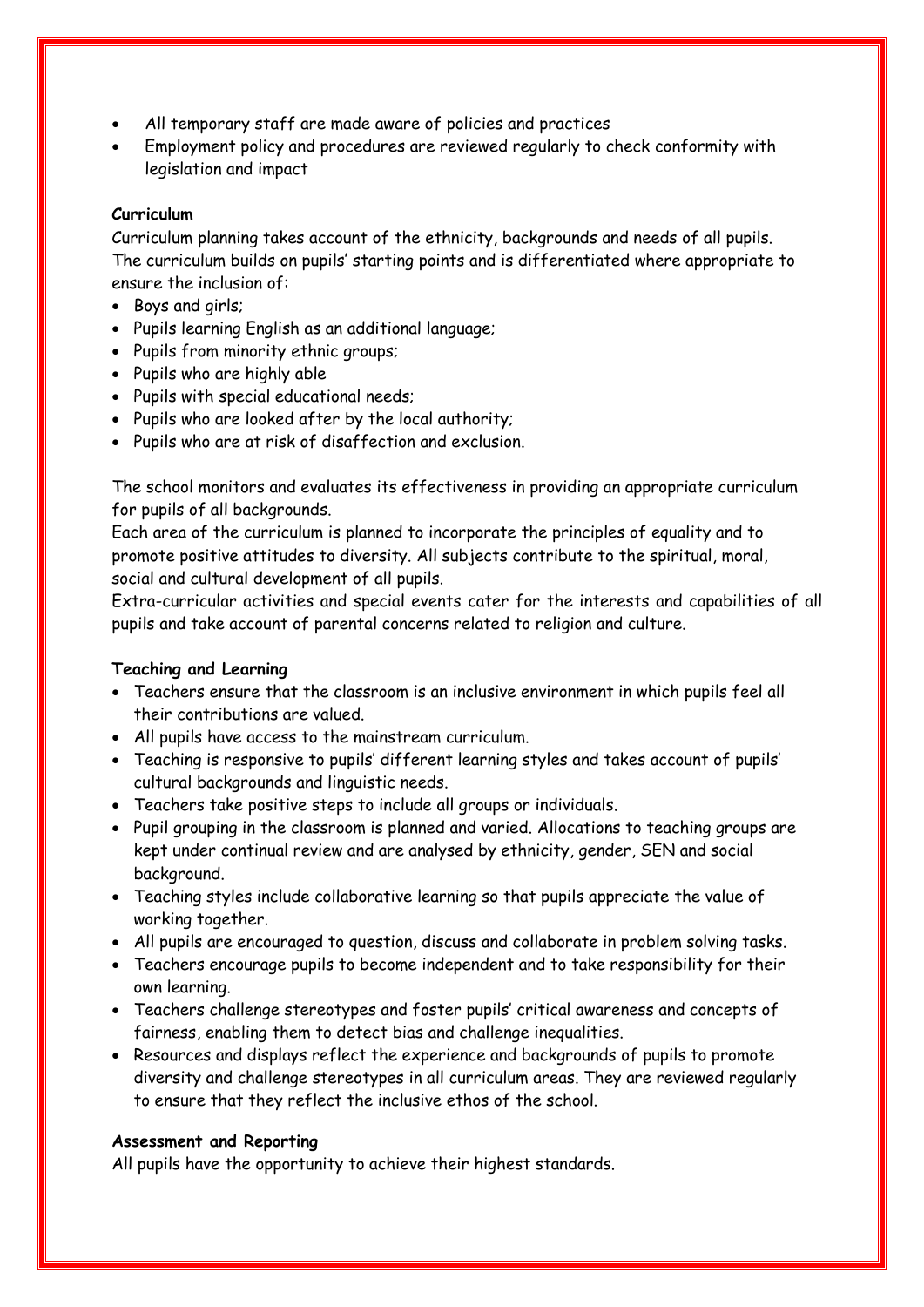- The school ensures that assessment is as free of gender, cultural and social bias as possible, and that assessment methods are valid.
- The school monitors and analyses pupil performance by gender, ethnicity, SEN and those entitled to pupil premium and is therefore able to identify groups of pupils where there are patterns of underachievement. The school ensures that action is taken to counter this.
- Staff have high expectations of all pupils and they continually challenge them to extend their learning and achieve higher standards. The school recognises and values all forms of achievement.
- Self-assessment provides all pupils with opportunities to take responsibility for their own learning through regular reflection and feedback on progress.
- All pupils have full opportunities to demonstrate what they know, understand and can do and therefore, to benefit from assessment that summarises what they have learnt.

Information from assessment is used to inform future learning.

Staff use a range of methods and strategies to assess pupil progress.

#### **Behaviour and Safety**

- There are clear procedures for dealing with prejudice-related bullying and incidents, and appropriate staff training that equips staff to identify and deal with this effectively. These are fair and applied equally to all.
- Questionnaires are used and pupil interviews which show that all pupils feel safe from all kinds of bullying, harassment and oppressive behaviour.
- Pupils and staff are respectful of each other and this includes behaviour that does not disrupt the learning of others.
- The whole school community follows the school values.
- Pupils are confident that staff will address all issues of discrimination and prejudice including the use of derogatory language.

#### **Admissions and Attendance**

The admissions process is monitored to ensure that it is administered fairly and consistently to all pupils, so that pupils from particular groups are not disadvantaged.

- Comprehensive information about pupils' ethnicity, first language, religion, physical needs, diet etc. is included in all admission forms.
- The school and families are aware of rights and responsibilities in relation to pupil attendance and absence is always followed up by appropriate personnel who are aware of community issues.
- Provision would be made for leave of absences for religious observance that includes staff as well as pupils.
- Provision would be made for pupils on extended leave so that they are able to continue with their learning.

#### **Parents and the Community**

Progress reports to parents are accessible and appropriate, in order to ensure that all parents have the opportunity to participate in the dialogue.

All parents are encouraged to participate at all levels in the full life of the school.

The school works in partnership with parents and the community to develop positive attitudes to diversity and to address specific incidents.